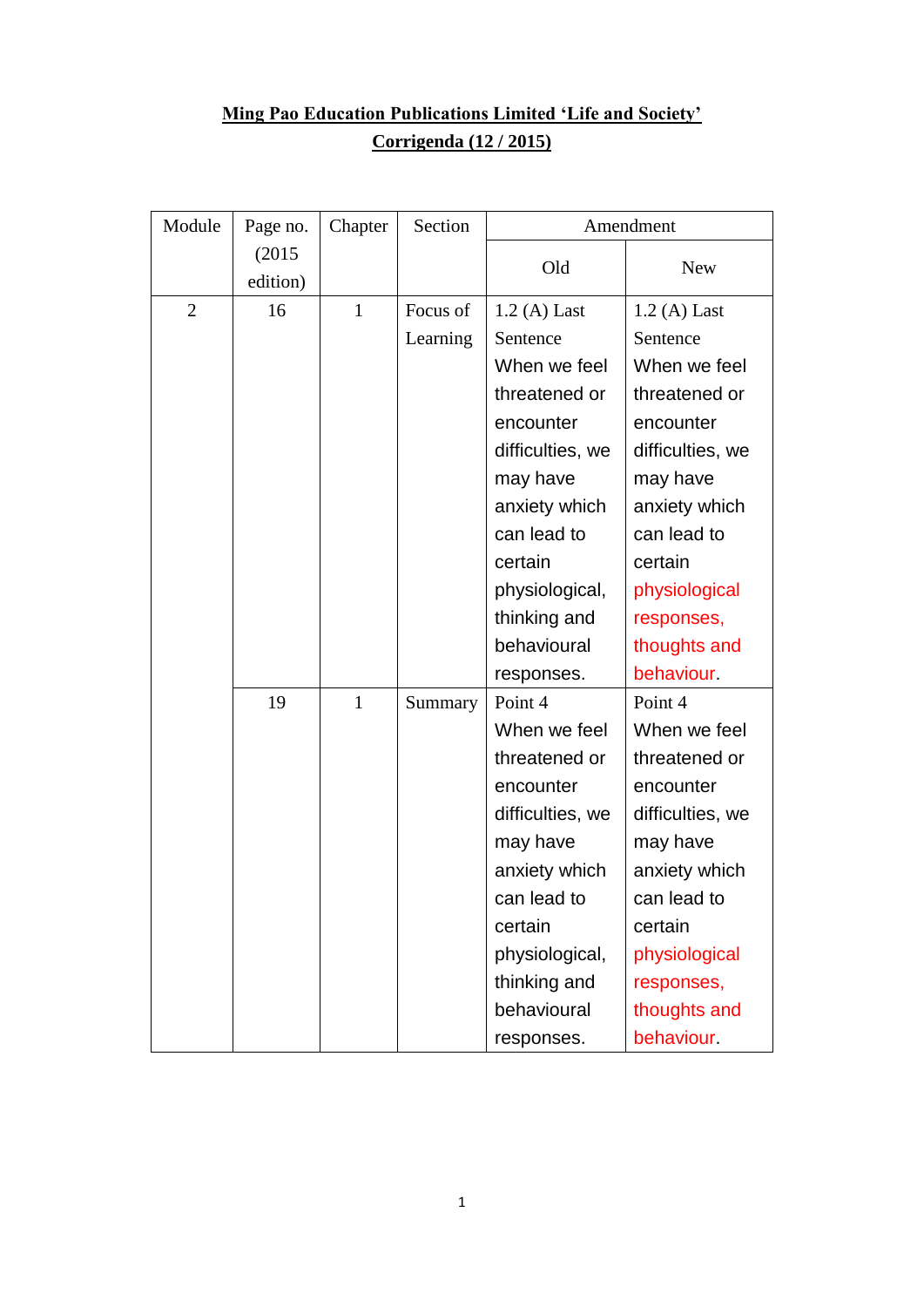| 31 | 3 | Learning | Question 3      | Question 3        |
|----|---|----------|-----------------|-------------------|
|    |   | Activity | Lines 1-3       | Lines $1-3$       |
|    |   | 1        | According to    | According to      |
|    |   |          | the answers in  | the answers in    |
|    |   |          | Question 2,     | Question 2, the   |
|    |   |          | the left column | left column       |
|    |   |          | represents      | represents        |
|    |   |          | (controllable / | (controllable)    |
|    |   |          | uncontrollable) | internal/         |
|    |   |          | attribution     | uncontrollable    |
|    |   |          | while the right | external)         |
|    |   |          | column          | attribution while |
|    |   |          | represents      | the right         |
|    |   |          | (controllable / | column            |
|    |   |          | uncontrollable) | represents        |
|    |   |          | attribution.    | (controllable     |
|    |   |          |                 | internal/         |
|    |   |          |                 | uncontrollable    |
|    |   |          |                 | external)         |
|    |   |          |                 | attribution.      |